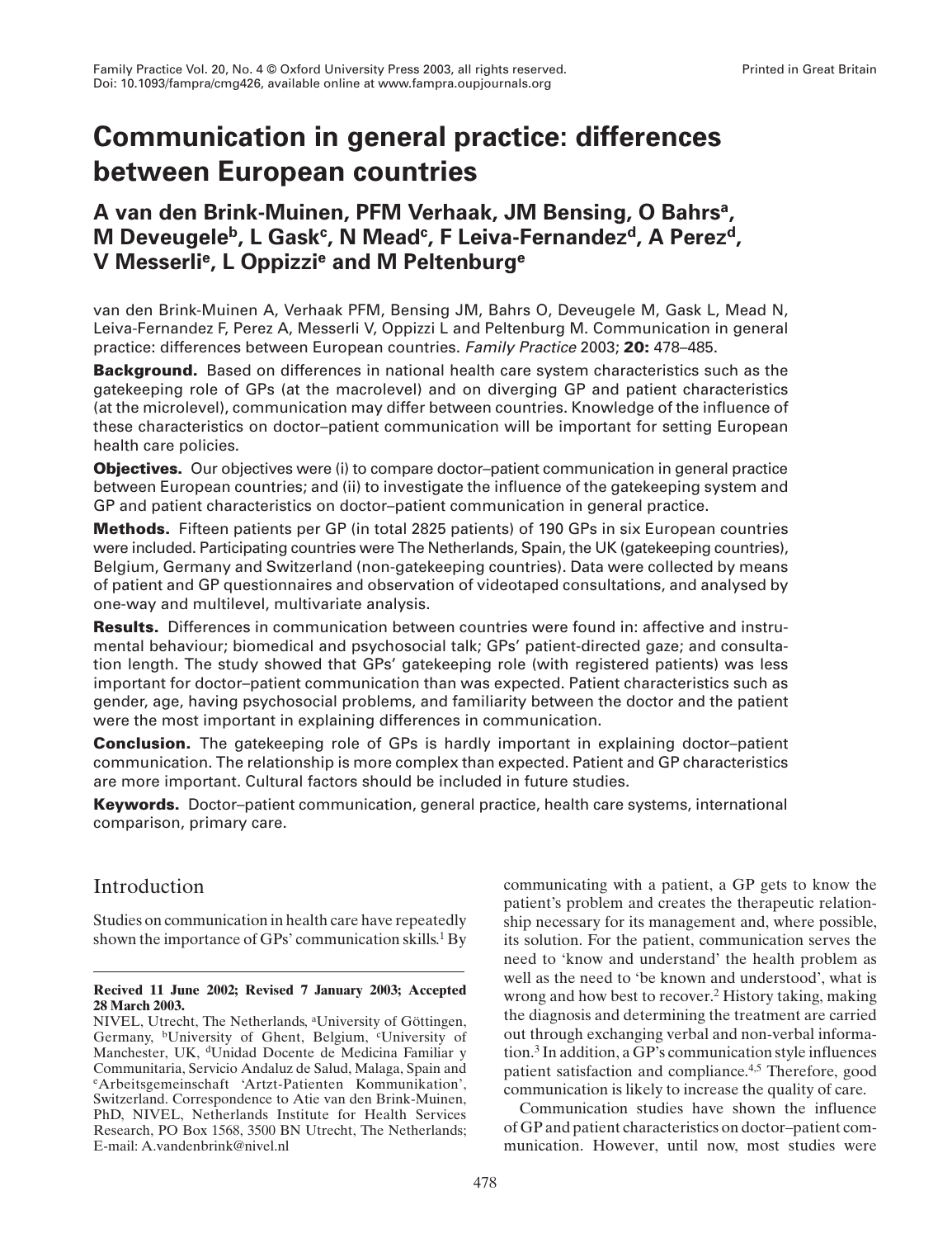restricted to Anglo-Saxon countries and performed within one country. Moreover, comparison of the results of studies in different countries was difficult, because different theoretical models and methods were used to investigate the communication.<sup>6</sup>The importance of studying communication in different countries has increased, because European health care policies are expected to be integrated in the near future.<sup>7</sup> If the integration happens on a greater scale than so far, knowledge of the influence of health care system characteristics on doctor– patient communication will be important for setting this policy.

In a health care system where GPs serve as gatekeepers, their role is central and in favour of continuity of care.8 They are the first physicians to have contact with health problems and they decide whether patients are referred to medical specialists. GPs are usually responsible for making the first diagnosis, requiring a thorough evaluation of the medical and emotional aspects of the symptoms and the possible psychological nature of the complaints. This gatekeeping system is in contrast to those systems where patients have direct access to medical specialists and patients themselves decide what kind of care they need. In countries with a gatekeeping system, patients are usually registered with one GP (i.e. there are fixed patient lists), whereas in countries where the GPs have no gatekeeping role, there is no obligation for patients to register with one GP. The patients are free to choose a doctor and may even visit different doctors.

In non-gatekeeping systems (without registered patients), GPs may be less familiar with their patients and the patients' history.9Time may be lost asking patients routine questions, leaving less time for psychological investigations. A better knowledge of the patients, their problems and their living circumstances may lead to better understanding and better recognition of psychosocial problems. It is therefore expected that in gatekeeping countries (with registered patients), GPs show more empathy, partnership and concerns, and talk less about biomedical but more about psychosocial issues.

#### *Research questions*

The present study was conducted to examine (i) whether doctor–patient communication differs between European countries; and (ii) whether the gatekeeping system is related to doctor–patient communication, taking into account various characteristics of GPs (gender, age, workload, part-time versus full-time working) and patients (gender, age, education, health status, type of health problems, doctor–patient familiarity).

## Methods

#### *Data collection*

Data were derived from The Eurocommunication Study  $(1996–1999).$ <sup>10</sup> Six European countries (The Netherlands, the UK, Spain, Belgium, Germany and Switzerland) took part in the study. Universities and research institutes in the six countries were responsible for the data collection. NIVEL co-ordinated the study and reported the results.

The study design was cross-sectional. Per country, 27–43 GPs participated: 27 GPs from the UK and Spain; 31 GPs from The Netherlands, Belgium (20 Flemish and 11 Walloon GPs) and Switzerland (20 from Germanspeaking and 11 from French-speaking Switzerland); and 43 GPs from Germany (14 from the Eastern and 29 from the Western part of Germany.

The sampling method differed per country, because each country required a different approach to be feasible. GPs were recruited by means of a random national sample (The Netherlands and Flemish-speaking Belgium), existing GP research networks (the UK and Germany), quality circles (Switzerland and French-speaking Belgium) and health centres (Spain). In Germany, there was a call in specialist publications and the snowball method was also used. One of the intentions of the Eurocommunication Study was to aim at the participation of an equal number of male and female GPs, in order to study gender differences between the four gender dyads in a continuation of the present study.

In order to know to what extent the GPs of the Eurocommunication Study are representative of the entire GP population in each participating country, a comparison was made with the study population of the Task Profile Study.8 The latter study is considered representative for the participating countries, and comparable questionnaires among GPs were used.

The aim of the over-representation of women was reached best in The Netherlands, Spain and Switzerland, and therefore their representation was higher than in the Task Profile Study. In the UK, Belgium and Germany, the aim was not realized; the proportions of female doctors reflect the actual male–female ratio. A further comparison revealed that, except for Belgian and Swiss doctors, more doctors had finished their vocational training as a GP; the mean age was about the same; in all countries, more GPs worked in a group practice (not solo); more practised in the inner cities and fewer in rural areas; and the GPs' workload was lower for all GPs.11 In summary, in all countries, there were relatively more (sub)urban group practices with a relatively low workload.

All patients were asked for informed consent to allow their visit to be videotaped. The overall response rate was 79%. Non-response analysis showed hardly any bias resulting from patients' refusal. In each country, consultations of 15 patients per GP (in total 2825) were rated. On average, five extra consultations were videotaped for several reasons, such as skipping the first consultations to avoid bias because of adaptation to the video camera, withdrawal of consent afterwards and unforeseen damage to recordings.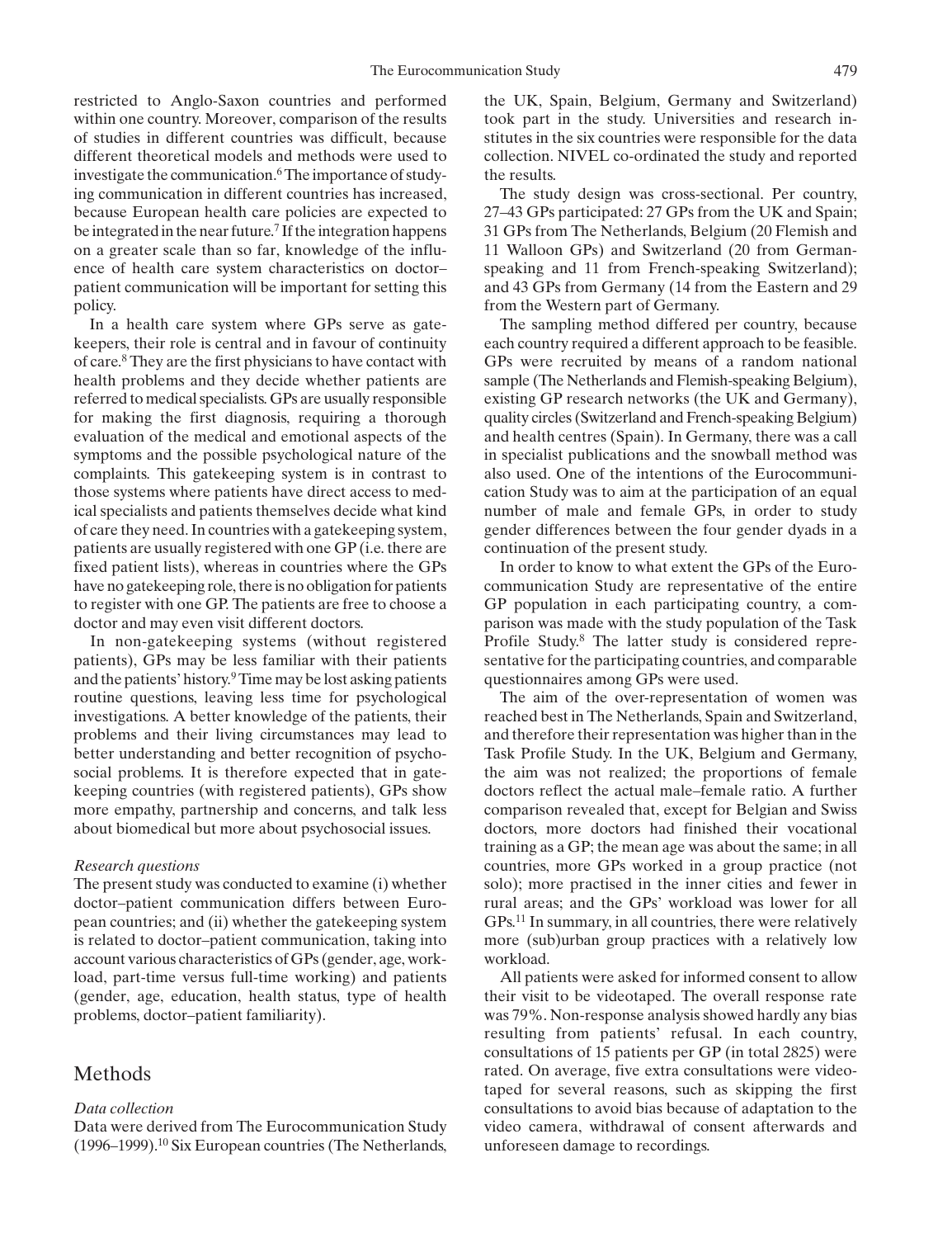#### *Measurement instruments*

*Questionnaires.* The patients filled in a questionnaire before the consultation; the GPs reported on a registration form information about patients after the consultations.

*Video observations.* Verbal (affective and instrumental) behaviour during the videotaped visits was measured by means of Roter's Interaction Analysis System (RIAS).12 This observation system distinguishes both instrumental (task-focused) and affective (socio-emotional) verbal behaviour in doctors and patients, reflecting the cure– care distinction. Utterances were assigned to the mutually exclusive RIAS categories.

Affective behaviour included social talk: personal remarks (laughs, jokes, approval); signs of agreement (such as yes, hmmm); rapport building [showing empathy, legitimization, support, concern, worry, (asking for) reassurance, encouragement, optimism]; facilitation: (paraphrases, checks for understanding, asking for clarification, opinion, or repetition).

Instrumental behaviour was distinguished into biomedical and psychosocial talk. Talk included asking questions, giving information and (only GP) counselling about medical and therapeutic issues (biomedical talk), and about issues of lifestyle, social context, psychosocial problems and feelings (psychosocial talk).

GPs' patient-directed gaze (non-verbal behaviour), consultation length and length of physical examination were also measured. GPs' speaking time, expressing verbal dominance, was calculated by dividing the GP's total of utterances by the total of the patient's and GPs' utterances.

## *Inter-rater reliability*

In each country, two or more observers (native speakers) were trained by the same person (AvdBM) in rating following the RIAS protocol. Difficulties and problems arising during rating of the videotaped consultations were discussed by e-mail. In each country, the observers rated the same 20 consultations of their own country in order to calculate the inter-rater reliabilities (IRRs) of each country separately. It appeared that 79% of the IRRs were quite good (0.7 or higher); 15% were between 0.5 and 0.7, and 6% were too low  $(< 0.5$ , mainly the category other and unintelligible utterances). The categories yielding rating problems (and therefore low IRRs) were similar in content, and therefore mostly were combined afterwards. Therefore, the results presented are reliable.

## *Controlling variables*

- (i) At the country level: having a gatekeeping role or not was assigned to each individual GP.
- (ii) At the GPs' level: gender; age; part-time or full-time (>32 h. per week) working; objective workload per week (number of consultations).

Because of the different weights of practice consultations, home visits and phone calls, they were counted by the ratio 2:1:0.5.11

(iii) At the patients' level: age; educational level  $(low = no/primary school, middle = secondary)$ school, high = higher vocational training/university); reporting psychosocial problems (ICPCcoded); emotional problems, overall health (COOP/WONCA charts<sup>13</sup>); GPs' psychosocial diagnosis (ICPC-coded); GPs' assessment of psychosocial background of the patients' problems (5-point scale:  $1 = pure$  somatic to  $5 = pure$ psychosocial); doctor–patient familiarity (5-point scale:  $1 =$  bad to  $5 =$  good).

#### *Data analysis*

For the description of doctor–patient communication, communication categories were expressed as percentages of the total of utterances. Differences between the six countries were analysed using one-way analysis (*post hoc* Bonferroni test). Pearson's correlation coefficient was used to calculate the IRRs of the RIAS scores.

By means of multilevel multivariate analysis, the influence of macro- and microlevel factors on communication was analysed. Multilevel analysis was necessary in order to account for the clustering of patients within GPs and of GPs within countries.14 Length of consultation was included, because the numbers of utterances that were used for this analysis are inevitably associated with the time available.

The significance level was  $P \le 0.05$  (two-sided), which is the usual level in this type of research.

## Results

## *GP and patient characteristics*

In Spain and The Netherlands, relatively more female GPs took part in the study, due to the sampling method (Table 1). The Spanish GPs were younger than the other GPs. The workload of the German GPs was the highest, whereas the Swiss and Belgian doctors had the lowest workload. About half of the Dutch GPs worked parttime; in Spain, Belgium and Germany, (almost) all GPs worked full-time.

In all countries, most patients were women, in Spain more than elsewhere. The Dutch patients were the youngest; the Swiss and British were the oldest. In Spain and, to a lesser extent, in Germany, relatively more patients (aged 18 years and older) had a low educational level, whereas in Belgium and The Netherlands, more patients had finished university or a higher vocational training. Psychological problems were presented and diagnosed relatively often in the UK and Switzerland. The Swiss, Belgian and, to a lesser extent, German GPs registered that they knew their patients better than the other GPs.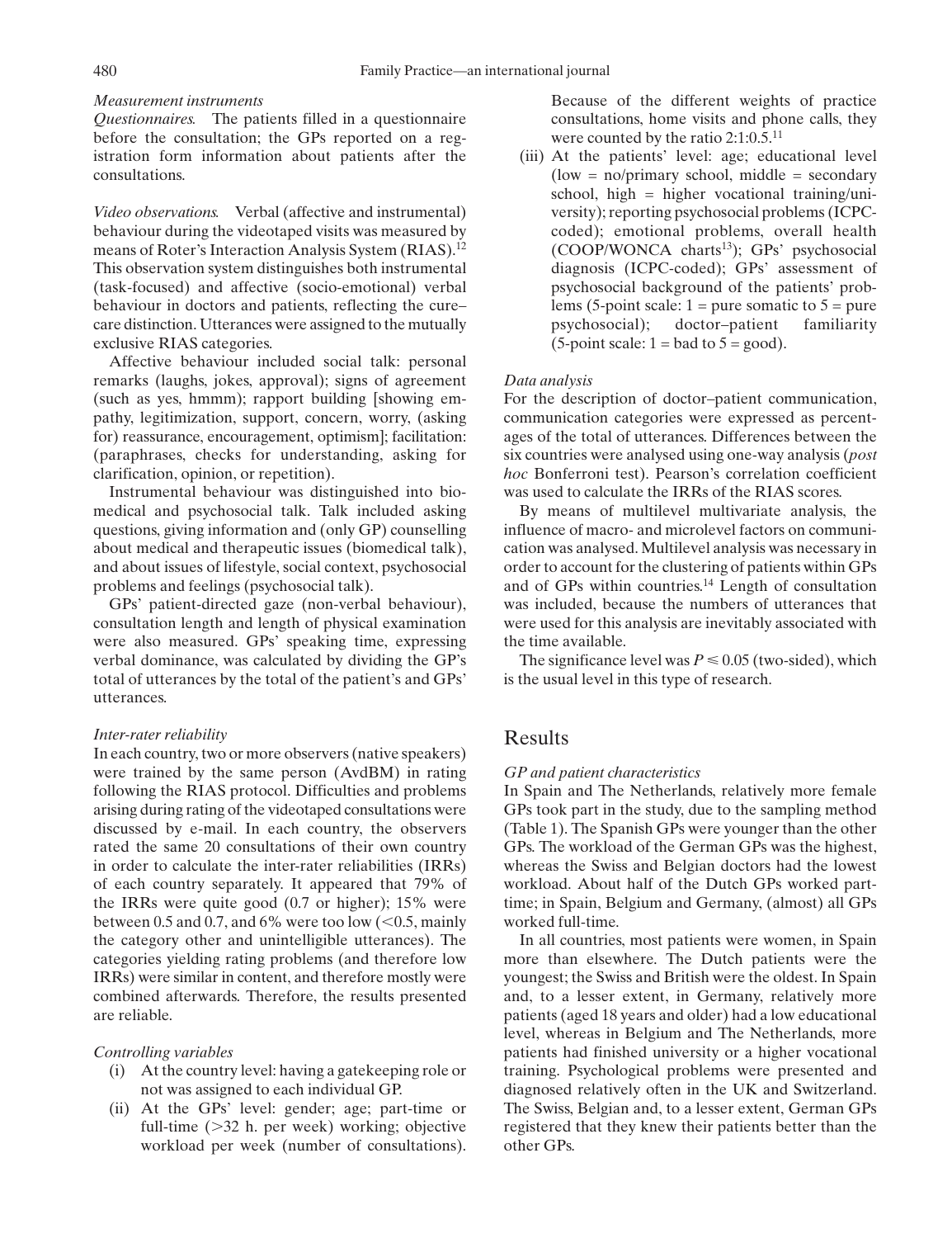|                                                     | $\mathbf{1}$<br>Netherlands                            | $\overline{2}$<br>UK                         | 3<br>Spain                                              | $\overline{4}$<br>Belgium                           | 5<br>Germany                                            | 6<br>Switzerland                                        |
|-----------------------------------------------------|--------------------------------------------------------|----------------------------------------------|---------------------------------------------------------|-----------------------------------------------------|---------------------------------------------------------|---------------------------------------------------------|
| GP level<br>% male                                  | $48.4^{2,4,5}$                                         | $85.2^{1,3}$                                 | 44.2 <sup>2,4,5,6</sup>                                 | $74.2^{1,3}$                                        | $74.4^{1,3}$                                            | 71.0 <sup>3</sup>                                       |
| Age<br>Mean $(SD)$                                  | $45.2(7.2)^3$                                          | 43.1(6.9)                                    | 38.5 (3.9) <sup>1,4,5,6</sup>                           | 44.9 $(6.4)^3$                                      | 46.2 $(6.7)^3$                                          | $47.7(5.8)^3$                                           |
| Workload per week <sup>a</sup><br>Mean $(SD)$       | $188.6(50.2)^{5,6}$                                    | 204.6 $(69.8)^{4,5,6}$                       | 182.9 (62.7) <sup>5,6</sup>                             | $149.3(59.6)^{2,5}$                                 | 308.6 (64.6) <sup>1,2,3,4,6</sup>                       | 126.1 $(43.8)^{1,2,3,5}$                                |
| % full-time working<br>$($ >32 h per week)          | $53.3^{2,3,4,5,6}$                                     | 77.83,4,5                                    | $00.0^{1,2,6}$                                          | $96.8^{1,2,6}$                                      | $97.6^{1,2,6}$                                          | $80.6^{1,3,4,5}$                                        |
| No. of GPs                                          | 31                                                     | 27                                           | 27                                                      | 31                                                  | 43                                                      | 31                                                      |
| Patient level<br>% male                             | 37.24                                                  | $43.4^3$                                     | $31.6^{2,4,5,6}$                                        | $44.3^{1,3}$                                        | 42.9 <sup>3</sup>                                       | $42.0^3$                                                |
| Age<br>Mean $(SD)$                                  | 40.6 $(21.6)^{2,3,5,6}$                                | 48.6 $(18.2)^{1,4}$                          | $45.5(19.8)^1$                                          | 43.5 $(21.2)^{2,6}$                                 | $45.5(20.7)^1$                                          | $48.3(19.9)^{1,4}$                                      |
| % educational level<br>Low<br>Middle<br>High        | 27.9 2,3,4,5<br>$46.6^{2,3,4,5,6}$<br>$25.5^{2,3,5,6}$ | 5.81,3,4,5,6<br>56.31,3,4,5<br>38.01,3,4,5,6 | $60.7^{1,2,4,5,6}$<br>21.11,2,4,5,6<br>$18.3^{1,2,4,6}$ | $35.2^{1,2,5}$<br>$36.5^{1,2,3,5,6}$<br>28.22,3,5,6 | $52.0^{1,2,3,4,6}$<br>29.71,2,3,4,6<br>$18.3^{1,2,4,6}$ | $31.6^{2,3,5}$<br>57, 81, 3, 4, 5<br>$10.7^{1,2,3,4,5}$ |
| % psychosocial problems                             | $8.7^{4,5}$                                            | $11.6^{4,5}$                                 | $12.0^{4,5}$                                            | $4.2^{1,2,3,6}$                                     | $5.2^{1,2,3,6}$                                         | 9.94,5                                                  |
| % emotional problems <sup>b</sup>                   | $56.0^{2,3,4,5,6}$                                     | $74.7^{1,3,4}$                               | $63.2^{1,2,5}$                                          | $62.7^{1,2,5}$                                      | 69.11,3,4                                               | 68.8 <sup>1</sup>                                       |
| $%$ poor health <sup>b</sup>                        | $43.2^{4,6}$                                           | $46.2^{4,5,6}$                               | 49.14,5,6                                               | $27.6^{1,2,3,5}$                                    | $37.8^{1,2,3,5}$                                        | $27.3^{1,2,3,5}$                                        |
| % psychosocial diagnosis                            | 18.12,4,6                                              | $31.0^{1,3,4,5}$                             | $20.5^{2,4,6}$                                          | $9.2^{1,2,3,5,6}$                                   | $21.3^{2,4,6}$                                          | $32.0^{1,3,4,5}$                                        |
| Psychosocial background <sup>c</sup><br>Mean $(SD)$ | $2.6(1.5)^{3.6}$                                       | $2.7(1.4)^{1,2,5,6}$                         | $2.3(1.3)^{1,2,5,6}$                                    | $2.4(1.4)^{2,5,6}$                                  | $2.7(1.5)^{3,4}$                                        | $2.9(1.4)^{1,3,4}$                                      |
| Familiarity <sup>d</sup><br>Mean $(SD)$             | $3.4(1.3)^{4.6}$                                       | 3.4 $(1.4)^{4,6}$                            | 3.4 $(1.4)^{4,6}$                                       | $3.9(1.1)^{1,2,3,5}$                                | $3.6(1.3)^4$                                            | $3.7(1.2)^{1,2,3}$                                      |
| No. of patients                                     | 443                                                    | 357                                          | 437                                                     | 465                                                 | 679                                                     | 444                                                     |

<sup>a</sup> Workload = number of consultations +  $(2 \times$  number of home visits) +  $(1/2 \times$  number of phone calls) per week.

b From the patient's perspective, measured by COOP/WONCA charts.

 $c$  GP's assessment of the psychosocial background of the patient's problem (1 = pure somatic, 5 = pure psychosocial).

<sup>d</sup> GP's familiarity with the patient (1 = bad, 5 = good).

<sup>1</sup> Score differs significantly from score of country 1 (The Netherlands); <sup>2</sup> score differs significantly from score of country 2 (the UK); <sup>3</sup> score differs significantly from score of country 3 (Spain); <sup>4</sup> score differs significantly from score of country 4 (Belgium); <sup>5</sup> score differs significantly from score of country 5 (Germany); 6 score differs significantly from score of country 6 (Switzerland).

#### *Verbal and non-verbal behaviour*

Social talk between doctors and patients occurred most often in Belgium, Spain and the UK, and less in German and Dutch consultations (Table 2). Back-channel responses (hmmm) and other signs of understanding (yes, I see, OK) were more usual in the UK than in the other countries, especially Spain and Belgium. Expressions of concern, worry, empathy and reassurance (rapport building) occurred most frequently in Switzerland and Germany. The Spanish and Dutch doctors and the English patients paraphrased and checked their understanding (facilitation) more often than did others.

Question asking, information giving (including answers) and advice about medical and therapeutic matters took up the greatest part of the conversation during the medical encounter in all countries (Table 2). Biomedical talk took place relatively most often in The Netherlands and Spain. Most discussion about psychological or social topics took place during Belgian and Swiss consultations. In all countries, the patients spoke less than their doctors, whereas German doctors were slightly more verbally dominant than the other doctors, and the English and Spanish GPs were somewhat less dominant.

Patient-directed gaze was longest among the English doctors and shortest among the German and Spanish GPs.

#### *Consultation characteristics*

Consultations in Germany and Spain were the shortest, in Switzerland and Belgium the longest, with those in England and The Netherlands falling in between (Table 3). In Belgium, physical examinations were numerous and took up more time of the consultation than in other countries, particularly in the UK and Spain.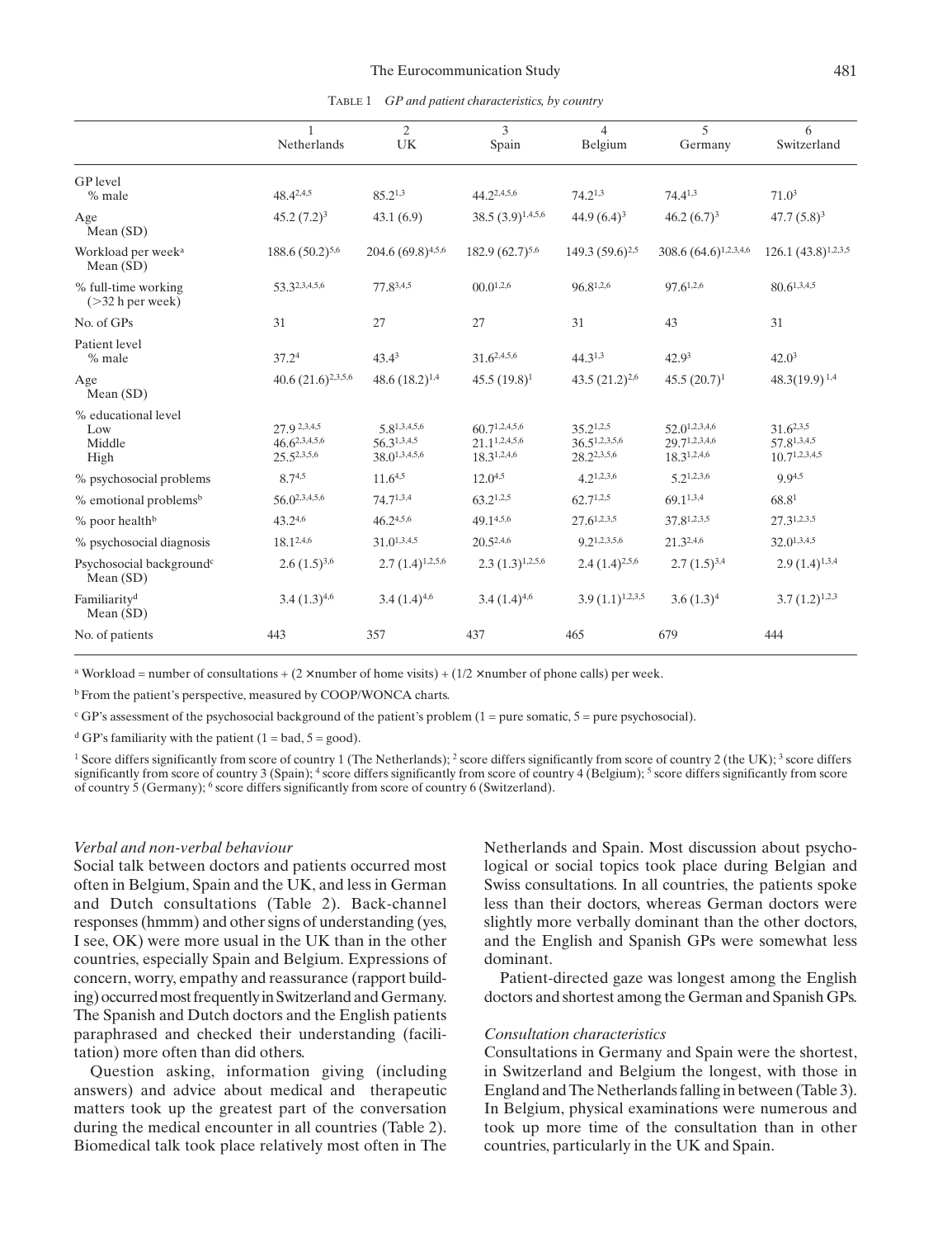|                      |                    | 2                  | 3                  | 4                 | 5                 | 6                   |
|----------------------|--------------------|--------------------|--------------------|-------------------|-------------------|---------------------|
|                      | Netherlands        | UK                 | Spain              | Belgium           | Germany           | Switzerland         |
| Verbal behaviour     |                    |                    |                    |                   |                   |                     |
| GP                   |                    |                    |                    |                   |                   |                     |
| Social talk          | $7.0^{2,3,4}$      | $9.3^{1,5,6}$      | $8.7^{1,5}$        | $9.2^{1,5,6}$     | $6.7^{2,3,4}$     | $7.2^{2,4}$         |
| Agreements           | 13.92,3,5,6        | $21.7^{1,3,4,5,6}$ | $10.6^{1,2,4,5,6}$ | $12.7^{2,3,5,6}$  | $15.7^{1,2,3,4}$  | $17.0^{1,2,3,4}$    |
| Rapport building     | $2.9^{2,3,5,6}$    | $4.2^{1,3,4,5,6}$  | 1, 91, 2, 4, 5, 6  | 2.72,3.5,6        | $6.7^{1,2,3,4,6}$ | 5.91,2,3,4,5        |
| Facilitation         | $11.4^{2,3,4,6}$   | $9.6^{1,3,4}$      | $13.7^{1,2,4,5,6}$ | $5.0^{1,2,3,5,6}$ | $9.2^{1,3,4}$     | $8.5^{1,3,4}$       |
| Biomedical talk      | $42.1^{2,5,6}$     | $33.0^{1,3,4,5,6}$ | $40.6^{2,6}$       | $40.6^{2,6}$      | $39.2^{1,2,6}$    | $36.2^{1,2,3,4,5}$  |
| Psychosocial talk    | $8.5^{3,4,6}$      | $8.5^{3,4,6}$      | $11.3^{1,2,5}$     | $11.3^{1,2,5}$    | $7.8^{3,4,6}$     | $10.8^{1,2,5}$      |
| Patient              |                    |                    |                    |                   |                   |                     |
| Social talk          | $7.7^{2,3,4,6}$    | $9.8^{1,5}$        | $10.7^{1,5}$       | $9.6^{1,5}$       | $8.0^{2,3,4,6}$   | $9.9^{1,5}$         |
| Agreements           | $14.0^{2,5,6}$     | $22.3^{1,3,4}$     | $13.3^{2,3,5,6}$   | $15.8^{2,3,5,6}$  | $21.5^{1,3,4}$    | $22.0^{1,3,4}$      |
| Rapport building     | $1.4^{2,3,5,6}$    | $2.7^{1,3,4,5}$    | 3.71,2,4,5         | $1.0^{2,3,5,6}$   | $4.9^{1,2,3,4,6}$ | $3.0^{1,2,4,5}$     |
| Facilitation         | $3.0^{4,5,6}$      | $3.6^{4,5,6}$      | $3.2^{4,5,6}$      | $2.3^{1,2,3}$     | $2.6^{1,2}$       | $2.5^{1,2}$         |
| Biomedical talk      | $51.0^{2,3,4,5,6}$ | $34.3^{1,3,4,5}$   | $46.0^{1,2,4,5,6}$ | 38.81,2,3,6       | $40.7^{1,2,3,6}$  | $33.7^{1,3,4,5}$    |
| Psychosocial talk    | $17.6^{4,6}$       | 20.2               | 19.3 <sup>4</sup>  | $22.6^{1,3,5}$    | 18.2 <sup>4</sup> | 21.4 <sup>1</sup>   |
| % GPs' speaking time | $55.4^{2,3}$       | $52.4^{1,4,5,6}$   | 52.91,4,5          | $55.1^{2,3}$      | 56.32,3,6         | 54.3 <sup>2,5</sup> |
| Non-verbal behaviour |                    |                    |                    |                   |                   |                     |
| % eye contact        | $46.8^{2,3,4}$     | 55.21,3,4,5,6      | 35.51,2,5,6        | $31.6^{1,2,5,6}$  | $47.5^{2,3,4}$    | $50.4^{2,3,4}$      |

TABLE 2 *Percentagesa of verbal and non-verbal behaviour, by country*

<sup>a</sup> Percentage relative to the total count of utterances.

<sup>1</sup> Score differs significantly from score of country 1 (The Netherlands); <sup>2</sup> score differs significantly from score of country 2 (the UK); <sup>3</sup> score differs significantly from score of country 3 (Spain); <sup>4</sup> score differs significantly from score of country 4 (Belgium); <sup>5</sup> score differs significantly from score of country 5 (Germany); 6 score differs significantly from score of country 6 (Switzerland).

| TABLE 3 |  | Consultation characteristics, by country |  |
|---------|--|------------------------------------------|--|
|---------|--|------------------------------------------|--|

|                                                | Netherlands             | UK                     | $\mathbf{R}$<br>Spain  | 4<br>Belgium            | Germany                | 6<br>Switzerland        |
|------------------------------------------------|-------------------------|------------------------|------------------------|-------------------------|------------------------|-------------------------|
| Consultation length (min)<br>Mean<br><b>SD</b> | $10.2^{3,4,5,6}$<br>5.0 | $9.4^{3,4,5,6}$<br>4.7 | $7.8^{1,2,4,6}$<br>4.1 | $15.0^{1,2,3,5}$<br>7.2 | $7.6^{1,2,4,6}$<br>4.3 | $15.6^{1,2,3,5}$<br>8.7 |
| % physical exam                                | 79.72,3,4,5             | 65.31,4,6              | 59.31,4,5,6            | 89.91,2,3,5,6           | 66.41,3,4,6            | 76.42,3,4,5             |
| % time spent on physical exam                  | $17.5^{2,3,4,5}$        | 7.91,3,4,5,6           | $11.8^{1,2,4,6}$       | $24.5^{1,2,3,5,6}$      | $14.2^{1,2,4}$         | $16.7^{2,3,4}$          |

<sup>1</sup> Score differs significantly from score of country 1 (The Netherlands); <sup>2</sup> score differs significantly from score of country 2 (the UK); <sup>3</sup> score differs significantly from score of country 3 (Spain); <sup>4</sup> score differs significantly from score of country 4 (Belgium); <sup>5</sup> score differs significantly from score of country 5 (Germany); 6 score differs significantly from score of country 6 (Switzerland).

## *The influence of the gatekeeping system on doctor–patient communication*

Taking into account GP and patient characteristics, the relationship between gatekeeping (with registered patients) and affective behaviour was only found with respect to GPs' and patients' facilitating behaviour (Table 4). Paraphrases, checks for understanding and requests for clarification and opinion (facilitation) were found more often in consultations of the gatekeeping countries.

## *The influence of GP and patient characteristics on doctor–patient communication*

*Affective communication*. At the GP level, the doctor's gender was associated with rapport and partnership building and giving agreement by the patient. The female GPs showed empathy and concern and reassured

and encouraged their patients more often than their male counterparts. Similarly, the female doctors more often used paraphrases and checked whether patients had understood what they had been told. Utterances of concern and worry and other rapport-building expressions were made more often by part-time doctors and by patients visiting a doctor working part-time.

Patient characteristics were associated more often with affective doctor–patient communication than GP characteristics. There was social conversation and agreeing more often by the female than the male patients. Rapport building was done more by both patients and doctors when the patient was female. On the other hand, doctors showed more partnership in their consultations with male patients than with female patients. The older the patient, the more affective talk there was. Social talk occurred more with the fairly healthy patients and with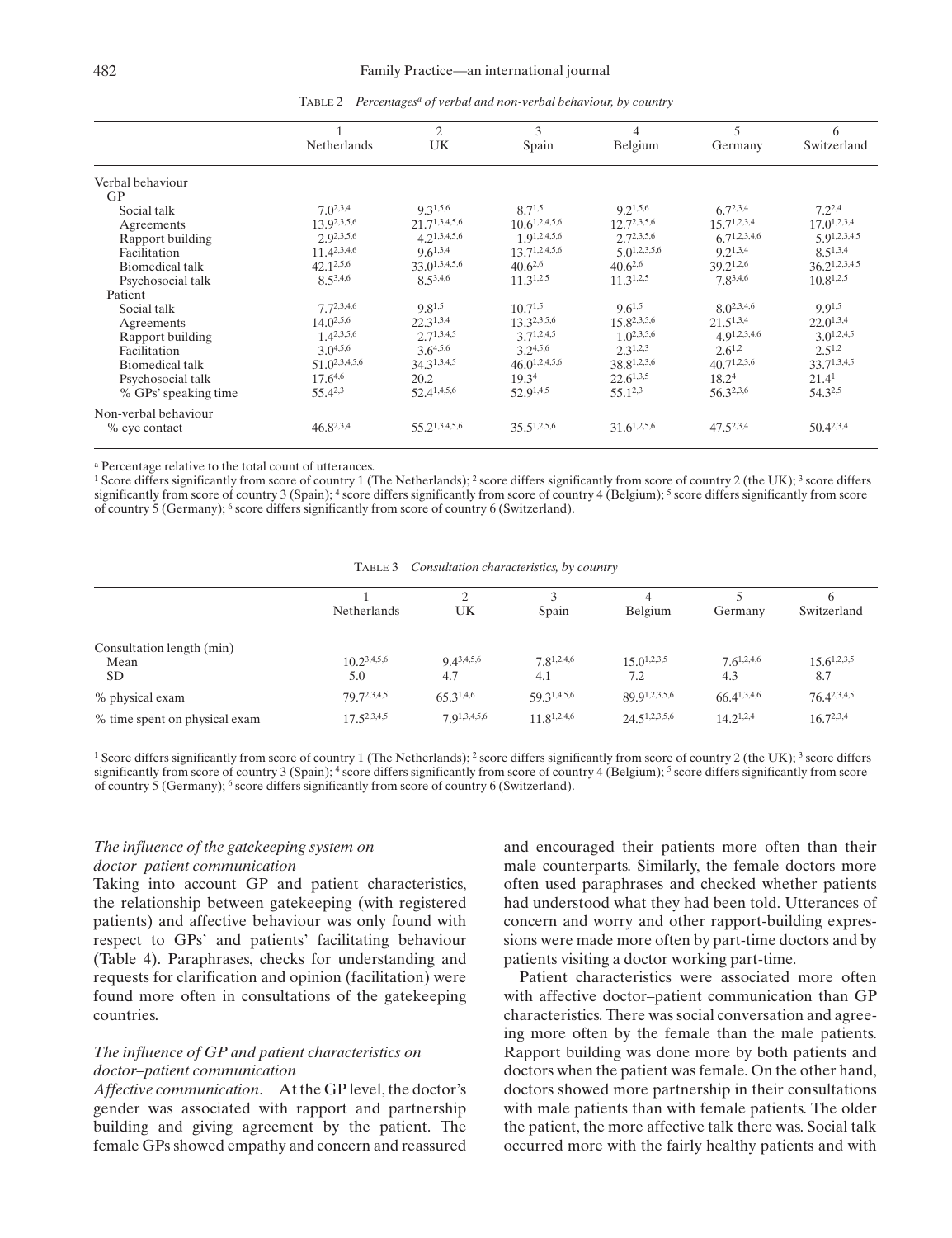TABLE 4 *Multilevel analysis (regression coefficients) of communication categories, controlled for the gatekeeping system, GPs and patients characteristics (means are calculated in hierarchical linear models)*

|                                                                                                                                                                                                                                                                                                                       | Social talk                                                                                         |                                                                                                       | Agreements                                                                                     |                                                                                                       | Rapport<br>building                                                                         |                                                                                                   | Facilitation                                                                                        |                                                                                                   | Biomedical<br>talk                                                                                   |                                                                                                   | Psychosocial<br>talk                                                                                |                                                                                                 |
|-----------------------------------------------------------------------------------------------------------------------------------------------------------------------------------------------------------------------------------------------------------------------------------------------------------------------|-----------------------------------------------------------------------------------------------------|-------------------------------------------------------------------------------------------------------|------------------------------------------------------------------------------------------------|-------------------------------------------------------------------------------------------------------|---------------------------------------------------------------------------------------------|---------------------------------------------------------------------------------------------------|-----------------------------------------------------------------------------------------------------|---------------------------------------------------------------------------------------------------|------------------------------------------------------------------------------------------------------|---------------------------------------------------------------------------------------------------|-----------------------------------------------------------------------------------------------------|-------------------------------------------------------------------------------------------------|
|                                                                                                                                                                                                                                                                                                                       | GP                                                                                                  | Patient                                                                                               | GP                                                                                             | Patient                                                                                               | <b>GP</b>                                                                                   | Patient                                                                                           | <b>GP</b>                                                                                           | Patient                                                                                           | GP                                                                                                   | Patient                                                                                           | GP                                                                                                  | Patient                                                                                         |
| Country level<br>Gatekeeper role $(1 = yes)$<br>$Emploved (1 = yes)$                                                                                                                                                                                                                                                  | 1.92<br>$-1.78$                                                                                     | 1.37<br>$-0.94$                                                                                       | 3.88<br>$-9.83*$                                                                               | 0.11<br>$-7.37$                                                                                       | $-1.66$<br>$-2.07$                                                                          | $-0.49$<br>1.45                                                                                   | $4.09*$<br>0.86                                                                                     | $0.89*$<br>$-0.27$                                                                                | $-1.25$<br>$-5.99$                                                                                   | 7.88<br>$-5.72$                                                                                   | 1.47<br>$3.36*$                                                                                     | 2.82<br>0.88                                                                                    |
|                                                                                                                                                                                                                                                                                                                       |                                                                                                     |                                                                                                       |                                                                                                |                                                                                                       |                                                                                             |                                                                                                   |                                                                                                     |                                                                                                   |                                                                                                      |                                                                                                   |                                                                                                     |                                                                                                 |
| <b>GP</b> level<br>Gender $(1 = {female})$<br>Age<br>Workload per week<br>Full-time $(1 = yes)$                                                                                                                                                                                                                       | 0.13<br>0.08<br>$-0.00$<br>$-0.30$                                                                  | $-0.25$<br>0.03<br>$-0.01$<br>0.14                                                                    | 2.10<br>$-0.20*$<br>0.01<br>$-0.73$                                                            | $2.83*$<br>$-0.03$<br>0.01<br>$-0.08$                                                                 | $1.63*$<br>0.02<br>$-0.00$<br>$-0.40*$                                                      | 0.33<br>$-0.03$<br>0.00<br>$-0.24*$                                                               | $2.65*$<br>0.12<br>0.01<br>$-0.15$                                                                  | $-0.07$<br>0.00<br>0.00<br>$-0.06$                                                                | 0.84<br>$-0.13$<br>$0.04*$<br>0.17                                                                   | $-0.45$<br>$-0.32*$<br>0.00<br>0.57                                                               | 1.45<br>$0.19*$<br>$0.02*$<br>0.54                                                                  | 2.72<br>0.25<br>$0.04*$<br>$-0.61$                                                              |
| Patient level                                                                                                                                                                                                                                                                                                         |                                                                                                     |                                                                                                       |                                                                                                |                                                                                                       |                                                                                             |                                                                                                   |                                                                                                     |                                                                                                   |                                                                                                      |                                                                                                   |                                                                                                     |                                                                                                 |
| Gender $(1 = {female})$<br>Age<br>Education $(1 = low, 3 = high)$<br>Psychosocial problem $(1 = yes)$<br>Emotional feelings $(1 = yes)$<br>Poor health $(1 = yes)$<br>Psychosocial diagnosis $(1 = yes)$<br>Psychosocial ass. $(1 = no, 5 = yes)$<br>Familiarity (1 = bad, $5 = \text{good}$ )<br>Consultation length | 0.56<br>0.02<br>0.44<br>$-0.74$<br>$-0.74$<br>$-1.40*$<br>$-0.11$<br>$-0.53*$<br>$0.92*$<br>$0.45*$ | $1.62*$<br>$0.07*$<br>0.55<br>$-0.66$<br>$-0.57$<br>$-2.06*$<br>0.30<br>$-0.35$<br>$0.74*$<br>$0.53*$ | 1.08<br>0.09<br>$0.73*$<br>$-0.40$<br>0.77<br>$-0.59$<br>$2.65*$<br>$0.72*$<br>0.42<br>$1.31*$ | $2.39*$<br>$0.04*$<br>$1.36*$<br>0.27<br>$-0.27$<br>0.22<br>$-0.58$<br>$-0.20$<br>$-0.82*$<br>$1.19*$ | $0.62*$<br>0.02<br>0.06<br>$-0.13$<br>$-0.10$<br>0.00<br>0.64<br>$0.38*$<br>0.08<br>$0.34*$ | $0.84*$<br>$0.02*$<br>$-0.12$<br>$-0.19$<br>0.01<br>$0.63*$<br>0.16<br>$0.29*$<br>0.04<br>$0.24*$ | $-0.71*$<br>0.01<br>$-0.20$<br>$-0.29$<br>0.01<br>$1.52*$<br>0.66<br>$0.36*$<br>$-0.41*$<br>$0.63*$ | $-0.02$<br>$0.03*$<br>0.13<br>$-0.21$<br>$-0.04$<br>$-0.02$<br>0.04<br>$-0.07$<br>0.08<br>$0.16*$ | 0.17<br>0.03<br>0.89<br>$-9.29*$<br>$-0.20$<br>$3.59*$<br>$-4.05*$<br>$-2.18$<br>$-2.04*$<br>$2.85*$ | $2.67*$<br>0.17<br>0.96<br>$-11.02*$<br>0.21<br>4.97*<br>$-2.21$<br>$-0.51$<br>$-0.37$<br>$2.30*$ | 0.63<br>$-0.11*$<br>0.47<br>$6.40*$<br>$-0.68$<br>$-1.64*$<br>$3.11*$<br>$1.74*$<br>0.14<br>$1.35*$ | 1.82<br>$-0.03$<br>1.10<br>14.76*<br>1.30<br>$-4.16*$<br>$10.64*$<br>$4.02*$<br>0.55<br>$2.62*$ |

 $*P \le 0.05$ .

the doctors when no psychosocial background of the patient's problem was assessed and when doctors and patients were more familiar with each other. Agreements were given more by doctors to patients with psychosocial problems, while the more highly educated patients gave more signs of agreement with the doctor than the less well educated patients. A contrary finding was that the doctors more often gave agreements when they were better acquainted with a patient, whereas in this case the patients gave fewer agreements. Rapport building was shown more by the patients with poor health and by both doctors and patients when psychosocial aspects were important. Finally, the doctors expressed more partnership building with patients who had poor health and a psychosocial diagnosis, and when the patient was less well known to them.

*Instrumental communication.* A doctor's gender was not related to instrumental talk, whereas older doctors were associated with asking more questions and more psychosocial talk. However, patients asked the younger doctors questions more often and talked more with them about biomedical aspects of health.

At the patient level, many associations were found. The female and older patients asked more questions and gave more information, especially about biomedical topics. The younger and less well educated patients, on the other hand, asked their doctors more questions. Information was given more often to the more highly educated people. The doctors asked more questions if they had made a psychosocial diagnosis and they had more psychosocial and less biomedical discussion. The patients' behaviour tended to reflect their doctors' communication in this respect. Poor health was related to more biomedical and less psychosocial talk between doctors and patients. Finally, the doctors asked their patients more questions, especially about biomedical issues, when they did not know them very well, whereas patients asked more questions if they were familiar with the doctor.

## Discussion and conclusions

The first research question to be answered in this study was whether doctor–patient communication differs between European countries. In general, there were many similarities in doctor–patient communication between countries. The differences found between countries were mostly not along the line of gatekeeping/non-gatekeeping. The rough comparison of the communication patterns of GPs and patients in the various countries yields the following picture (Table 5).

In comparison with the other countries, the British and Swiss doctor–patient communication is affective and psychosocial oriented, whereas in The Netherlands and Spain the communication is more instrumental and biomedical oriented. In Belgian consultations, there is much information exchange (instrumental talk), which is relatively more psychosocial, and in Germany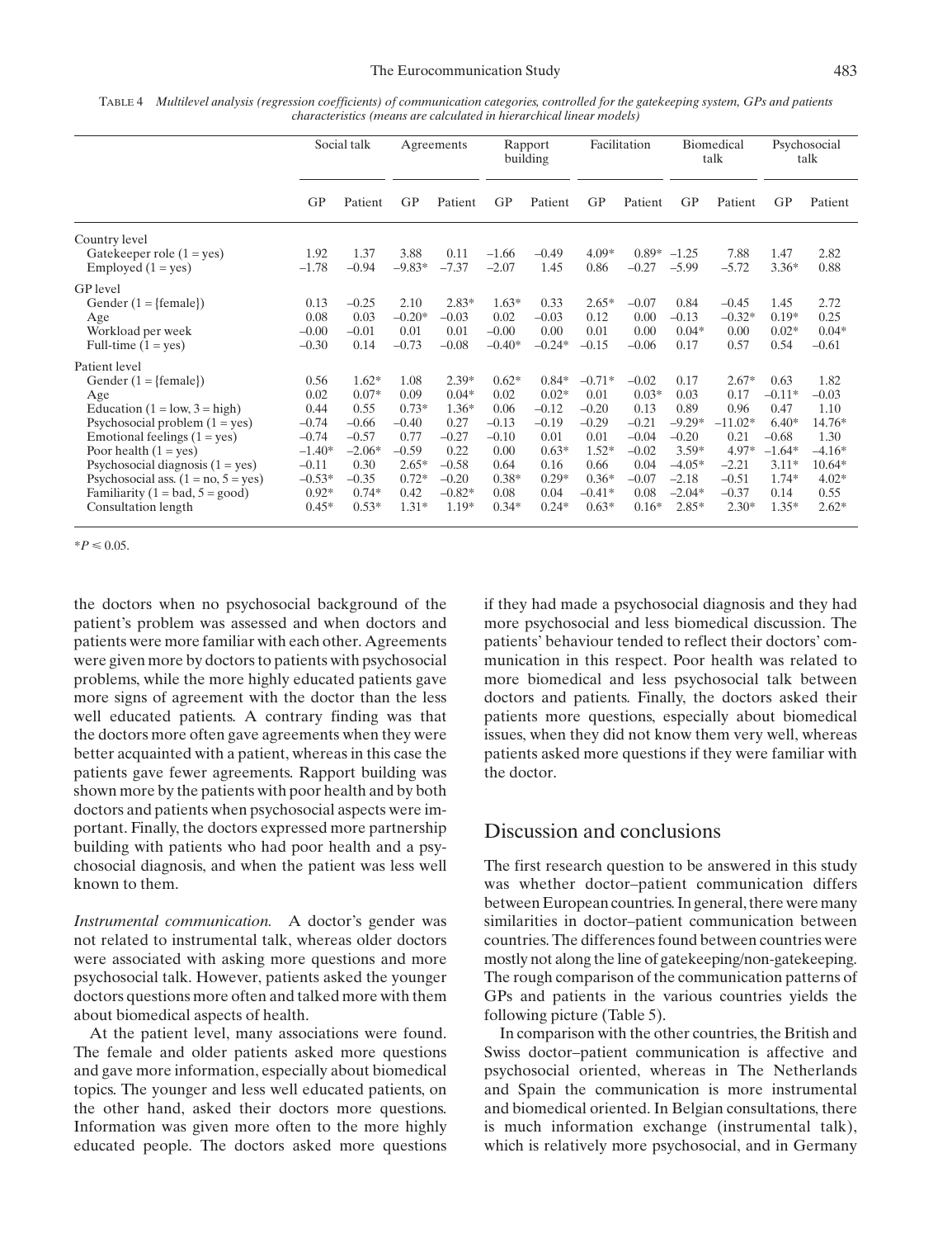TABLE 5 *Comparisona of consultation characteristics and communication patterns between six European countries*

|             | Consultation<br>length | Eye<br>contact | GPs' speaking<br>time | Affective<br>behaviour | Asking<br>questions | Information/<br>advice | Ratio instrumental/ Ratio biomedical/<br>affective behaviour <sup>b</sup> | psysocial talk <sup>c</sup> |
|-------------|------------------------|----------------|-----------------------|------------------------|---------------------|------------------------|---------------------------------------------------------------------------|-----------------------------|
| Netherlands | $\Omega$               | U              |                       |                        | $\overline{0}$      | $^{+}$                 |                                                                           |                             |
| UK          |                        | $^{+}$         |                       |                        |                     |                        |                                                                           |                             |
| Spain       |                        |                |                       |                        | $^{+}$              | $^{+}$                 |                                                                           |                             |
| Belgium     |                        |                | $^{+}$                |                        | $^{+}$              | $\Omega$               |                                                                           |                             |
| Germany     |                        |                | $^+$                  | $^{+}$                 | $\overline{0}$      | $\Omega$               |                                                                           |                             |
| Switzerland |                        | $^{+}$         |                       |                        |                     |                        |                                                                           |                             |

 $a + i$ s more than average; 0 is average; – is less than average.

<sup>b</sup> + Relatively more instrumental and less affective behaviour compared with other countries.

 $c +$  Relatively more biomedical and less psychosocial behaviour compared with other countries.

communication is more affective and oriented towards biomedical issues.

Indications that differences in communication are due to cultural differences may be found in talking about non-medical matters (less in Germany); GPs' patientdirected gaze (much in Switzerland and the UK); and GPs' rapport building which conveys doctors' involvement with their patients and their stories and is therefore important for creating a therapeutic relationship (much in Switzerland and Germany).

The second question addressed was whether the gatekeeping system was related to doctor–patient communication, taking into account GP and patient characteristics. The influence of the gatekeeping role of GPs was restricted; patient characteristics and, to a lesser extent, GP characteristics were the major predictors of the communication style of doctors and patients. Only facilitating behaviour (paraphrasing, checking or asking for understanding, asking for clarification) was related to the gatekeeping role of GPs. Statements directed at facilitation were given more often by the doctors as well as the patients when the GPs served as gatekeepers.

A relationship of GPs' gatekeeping role to more psychosocial and less biomedical talk was not found. This was expected on the basis of the assumption that gatekeeping GPs have a better knowledge of the patients, their problems and their living circumstances. However, gatekeeping GPs seemed less instead of more familiar with their patients than non-gatekeeping doctors. The greater familiarity is possibly due to the greater length of time these GPs take for their patients in their consultations, giving more room to get acquainted with them and their problems. Another explanation may be that continuity of care is probably of equal importance for all patients, irrespective of the health care system characteristic. Therefore, patients in non-gatekeeping countries may also visit their own doctors who are familiar to them and know them well, although they are free to choose another GP. In view of the expected advancing development of cross-border health care and health care reforms in different European countries, this is an important finding. European health care politicians are advised to take this issue into consideration when striving to attain the integration of health care policies in Europe.

This study showed that patient characteristics are the major predictors of the communication style of doctors and patients. The relationship between psychosocial problems and psychosocial communication was expected and can be readily understood. Similarly, if doctors suspect that a patient's problem has a psychosocial character, these aspects are indeed discussed.

Gender differences were apparent in the more affective as well as the instrumental communication of female patients. The doctors' gender was only related to more rapport and partnership building, an association often found in earlier studies. These studies showed that female doctors were more likely to show affective behaviour, to accept patients' feelings, to pay more attention to psychosocial aspects and to allow a patient to make a greater contribution.

In this study, cultural norms, values, beliefs and attitudes towards health and health care were not included, but they certainly may influence the communication between doctors and their patients too and, therefore, the quality of health care and the patients' health. For example, in the way patients present their problems, especially psychosocial problems, make (or get) room to tell their story, and the extent to which they comply with the treatment advised. For the doctor, the content and way in which the information is given by the doctors to their patients may differ by culture, possibly because of a more psychosocial orientation or different power relationships. It is a challenge for future research to determine which cultural characteristics are reflected in the communication between doctors and patients. Besides differences in language, differences in health attitudes and health beliefs may also play a role in (mis)communication between doctors and patients. Differences in communication patterns in intercultural